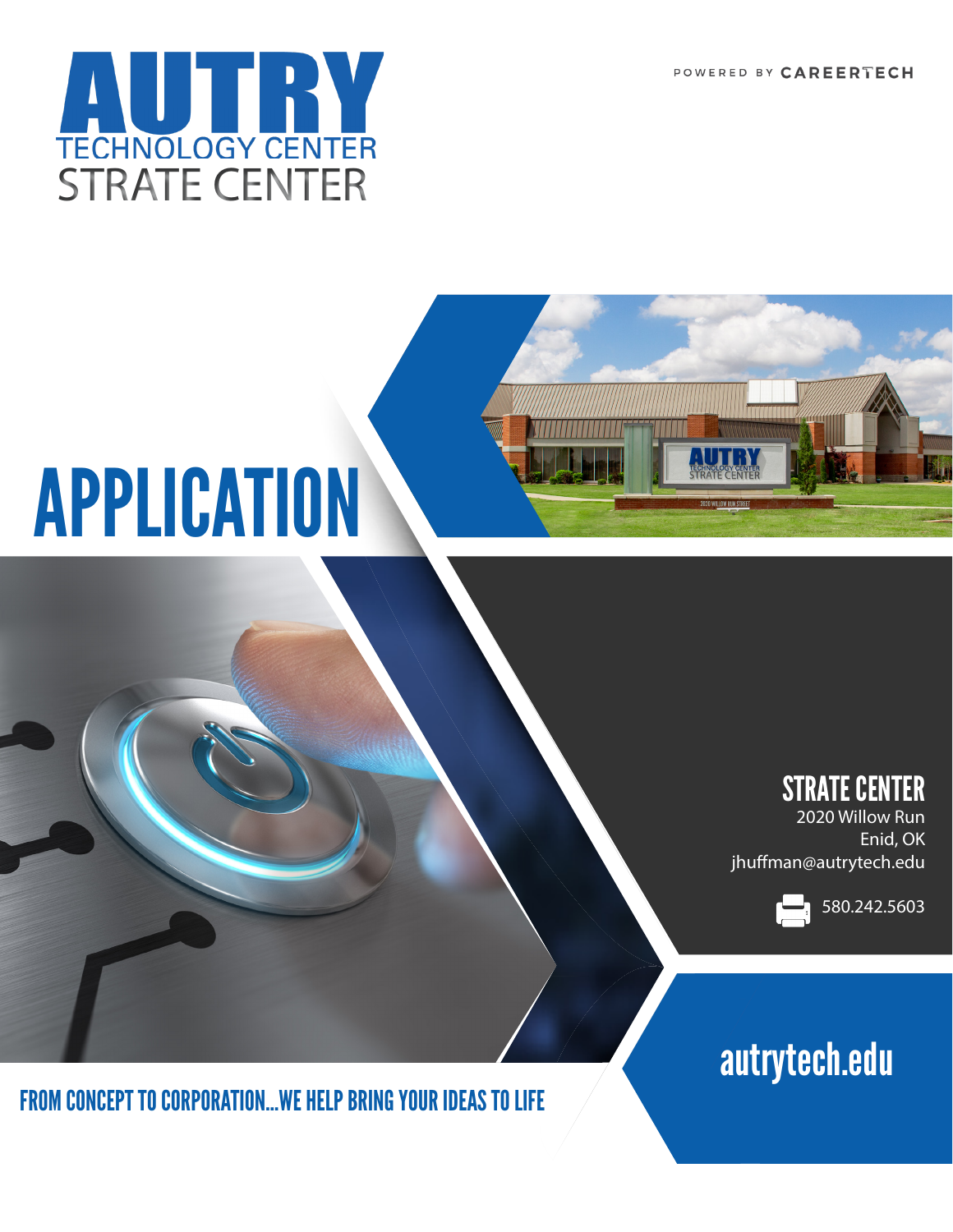# BUSINESS INFORMATION

|                                                                                | _Phone_______________________                        |
|--------------------------------------------------------------------------------|------------------------------------------------------|
|                                                                                |                                                      |
| Registered with Oklahoma Sec. of State: Yes $\vert$ $\vert$ No $\vert$ $\vert$ | Date Business Formed                                 |
|                                                                                |                                                      |
| <b>Current Number of Employees:</b>                                            | # Full Time _______________ # Part Time ____________ |
| Partnership  <br><b>Business Structure:</b><br>$Corporation$                   | Sole Proprietorship<br><b>LLC</b>                    |
| Do you have a business plan? Yes<br>Partial<br>$\mathsf{No}$                   | Exp. Completion date:                                |
| Do you need business plan assistance?<br>Yes<br>No                             |                                                      |
| Briefly describe your product or service:                                      |                                                      |
| Briefly describe your target market and market size:                           |                                                      |

| <b>PRINCIPALS</b> |  |
|-------------------|--|
|                   |  |
|                   |  |
|                   |  |
|                   |  |
|                   |  |
|                   |  |
|                   |  |
|                   |  |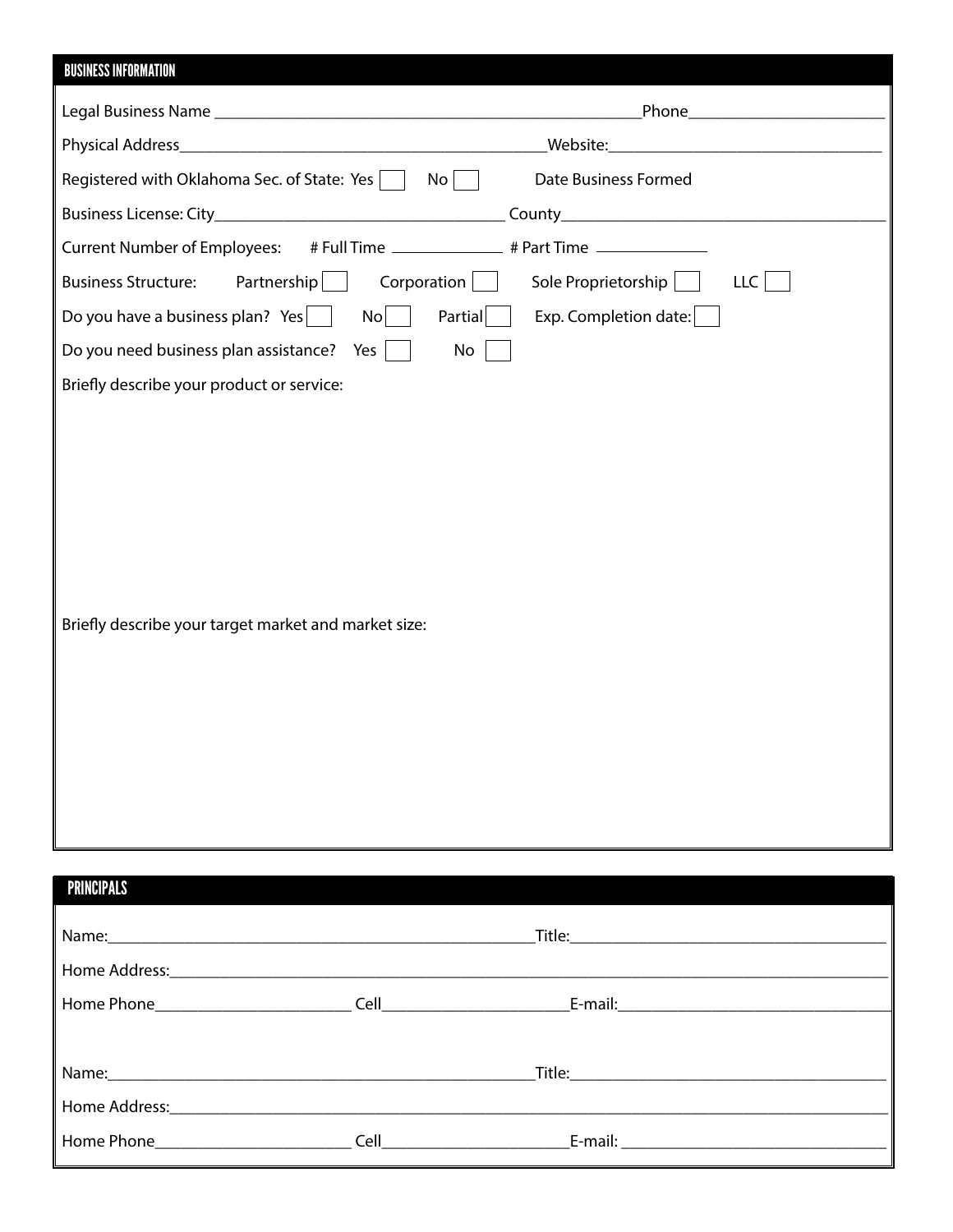| <b>BUSINESS OPERATIONAL SPACE NEEDS</b>                                                                  |                                                                      |                |       |       |       |  |
|----------------------------------------------------------------------------------------------------------|----------------------------------------------------------------------|----------------|-------|-------|-------|--|
|                                                                                                          | Office                                                               | Sq. Ft. Needed | Yr. 1 | Yr. 2 | Yr. 3 |  |
|                                                                                                          | Research/Lab                                                         | Sq. Ft. Needed |       | Yr. 2 | Yr. 3 |  |
|                                                                                                          | Manufacturing                                                        | Sq. Ft. Needed |       | Yr. 2 | Yr.3  |  |
|                                                                                                          | Storage                                                              | Sq. Ft. Needed | Yr. 1 | Yr. 2 | Yr.3  |  |
|                                                                                                          |                                                                      |                |       |       |       |  |
| <b>Anticipated New Jobs:</b>                                                                             |                                                                      |                |       | Yr.3  |       |  |
|                                                                                                          | <b>Anticipated Sales Revenue:</b>                                    |                |       |       | Yr.3  |  |
| <b>EQUIPMENT</b>                                                                                         |                                                                      |                |       |       |       |  |
|                                                                                                          | Will you require a commercial kitchen?: $Yes \bigsqcup No \bigsqcup$ |                |       |       |       |  |
|                                                                                                          |                                                                      |                |       |       |       |  |
| Will you use special lab facilities, toxic, corrosive, or flammable chemicals?<br>Yes<br>No <sub>1</sub> |                                                                      |                |       |       |       |  |
|                                                                                                          |                                                                      |                |       |       |       |  |
| Will you require special or high use electrical power? Yes    <br>$\mathsf{No}$                          |                                                                      |                |       |       |       |  |
|                                                                                                          |                                                                      |                |       |       |       |  |
| Will you generate noise that requires soundproofing and/or special partitions? Yes<br>No l               |                                                                      |                |       |       |       |  |
|                                                                                                          |                                                                      |                |       |       |       |  |
|                                                                                                          |                                                                      |                |       |       |       |  |
| Please describe what type of equipment will you use in the production of your product(s)/service?        |                                                                      |                |       |       |       |  |
|                                                                                                          |                                                                      |                |       |       |       |  |
|                                                                                                          |                                                                      |                |       |       |       |  |
|                                                                                                          |                                                                      |                |       |       |       |  |
|                                                                                                          |                                                                      |                |       |       |       |  |

| <b>SERVICES</b>                                                                                     |
|-----------------------------------------------------------------------------------------------------|
| Yes I<br>Will you require the use of conference/seminar facilities?<br>Unknown  <br>No <sub>1</sub> |
| Will you require the use of a receptionist?: Yes $\vert$<br>No I<br>Unknown                         |

| REFERENCES                              |                                    |
|-----------------------------------------|------------------------------------|
|                                         | Account Number ___________________ |
|                                         |                                    |
| Professional/Trade/Employer References: |                                    |
|                                         |                                    |
|                                         |                                    |